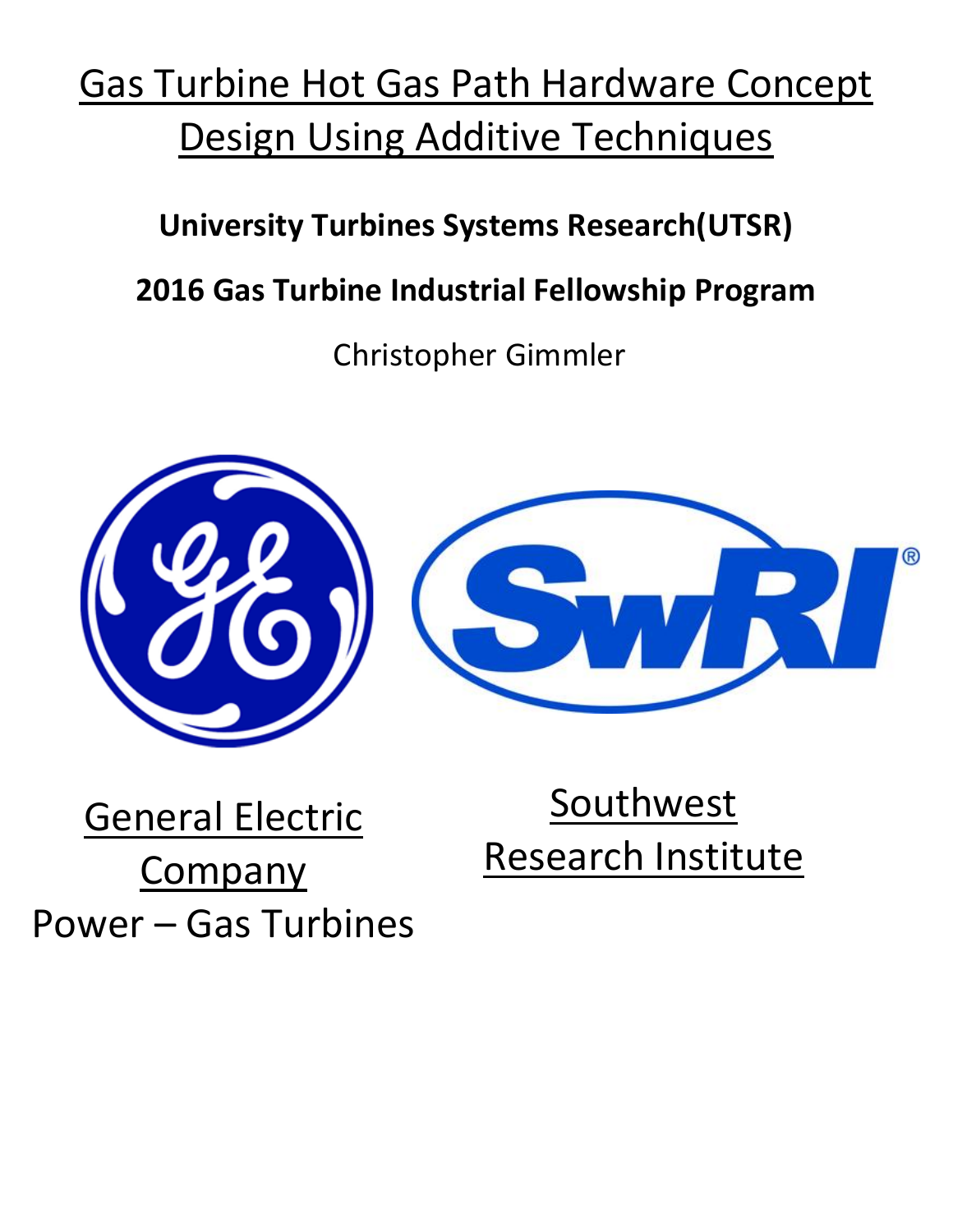Due to the nature of the projects, many critical details have been left out due to proprietary information and property infringement. Your understanding is appreciated.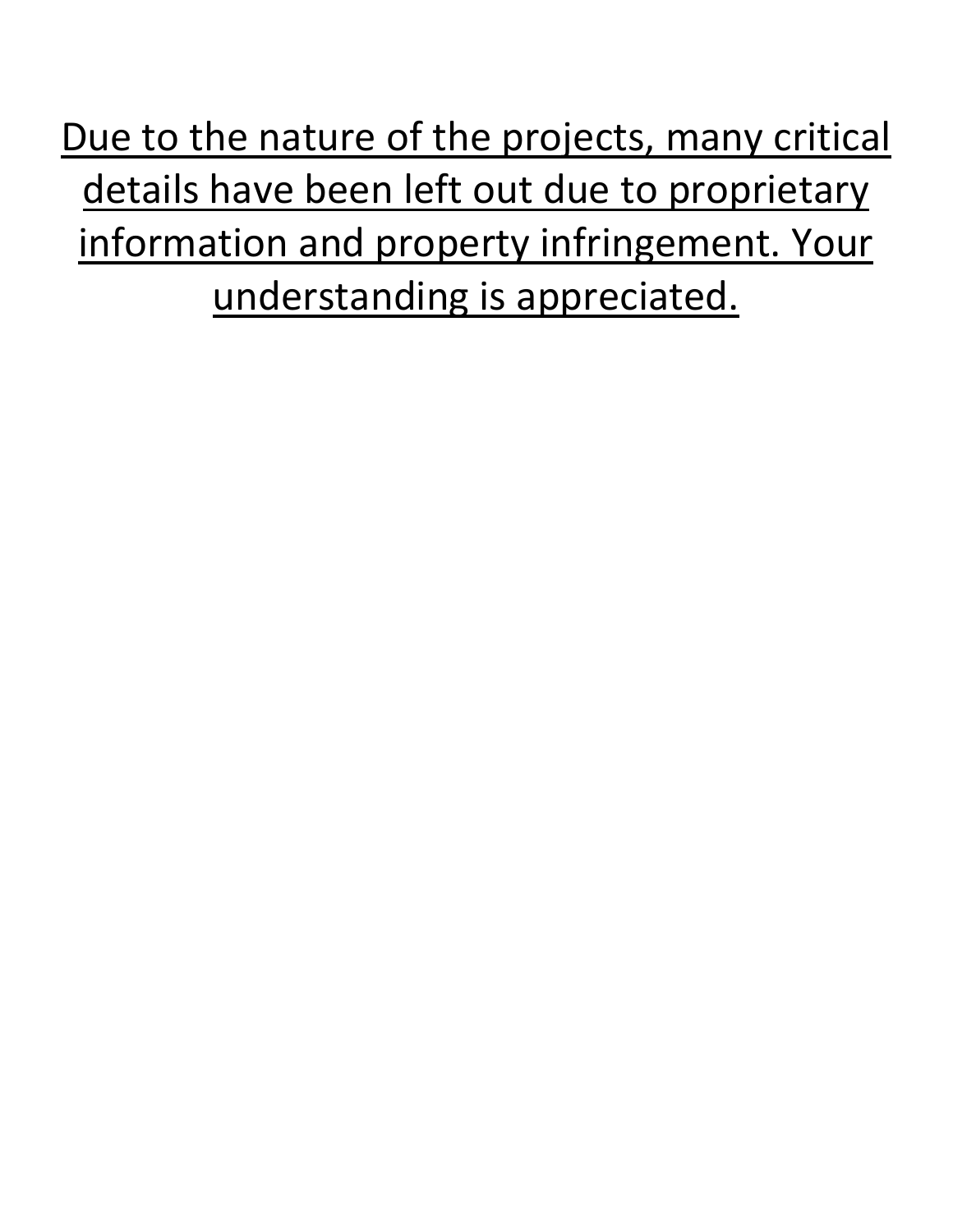#### 1. Abstract

The Purpose of this report is to outline the lessons and achievements learned during this fellowship in Greenville, SC. The fellowship was through a technology design team at GE Power. Before the implementation of new parts to the hot gas path of a turbine, designing, testing, and analyzing are needed to be done. Hot gas path hardware are modified to make them more efficient, stronger, and cheaper. Parts were designed through the process of CAD and created through additive manufacturing. After being created, parts are inspected using computer analytical inspection software. During those processes, finite element analysis techniques were used for mechanical testing to analyze parts for fatigue, creep, and deflections.

#### 2. Introduction

General Electric's conceptual-design team (or NTI) is based in Greenville, South Carolina. This group works to apply new concepts and ideas to their gas turbines by brainstorming, designing, prototyping, and analyzing. This internship consisted of several projects, many of which will not be discussed in detail due to intellectual property protection. To complete these projects, certain applications and processes were utilized such as 3D printing, Unigraphics, and ANSYS.

#### 3. 3D Printing

GE Power has recently made a push for utilizing their 3D metal printers for gas turbine applications. Over the summer, the NTI team worked closely with the additive manufacturing team to start with undisclosed new features that may be added to the hot gas path of the turbine. The additive machines utilized at GE were high power laser metal 3D printers located in their Advanced Manufacturing Works(AMW).

Printing of parts was done through a process called Direct Metal Laser Melting(DMLM). DMLM is a process that transforms metal powder to be transformed into solid 3 dimensional shapes. Additively manufacturing parts with this process is proving to have many significant benefits. One of the main benefits is being able to produce complex internal features in a single piece that may not be possible to machine out. These features may be used to save or distribute weight, create more cooling, and structurally better reinforce parts.

One of the many roles the NTI team had was to help design gas turbine parts to be additively produced and implemented into the turbine. In time, it will take a few iterations before the part will be implemented. A couple of the problems encountered while printing were building outwards at steep angles and warping from tall thin parts. These common problems can be fixed at the price of dividing the part or building supports which later have to be machined or welded.



*Figure 1: Capabilities of DMLM. Model of a GEnx jet engine*

#### 4. CAD with Unigraphics

The use of CAD has been prominent in the design of gas turbine parts for years. A large portion of the summer was dedicated to the use of the CAD software Unigraphics to help improve or to modify parts. Adding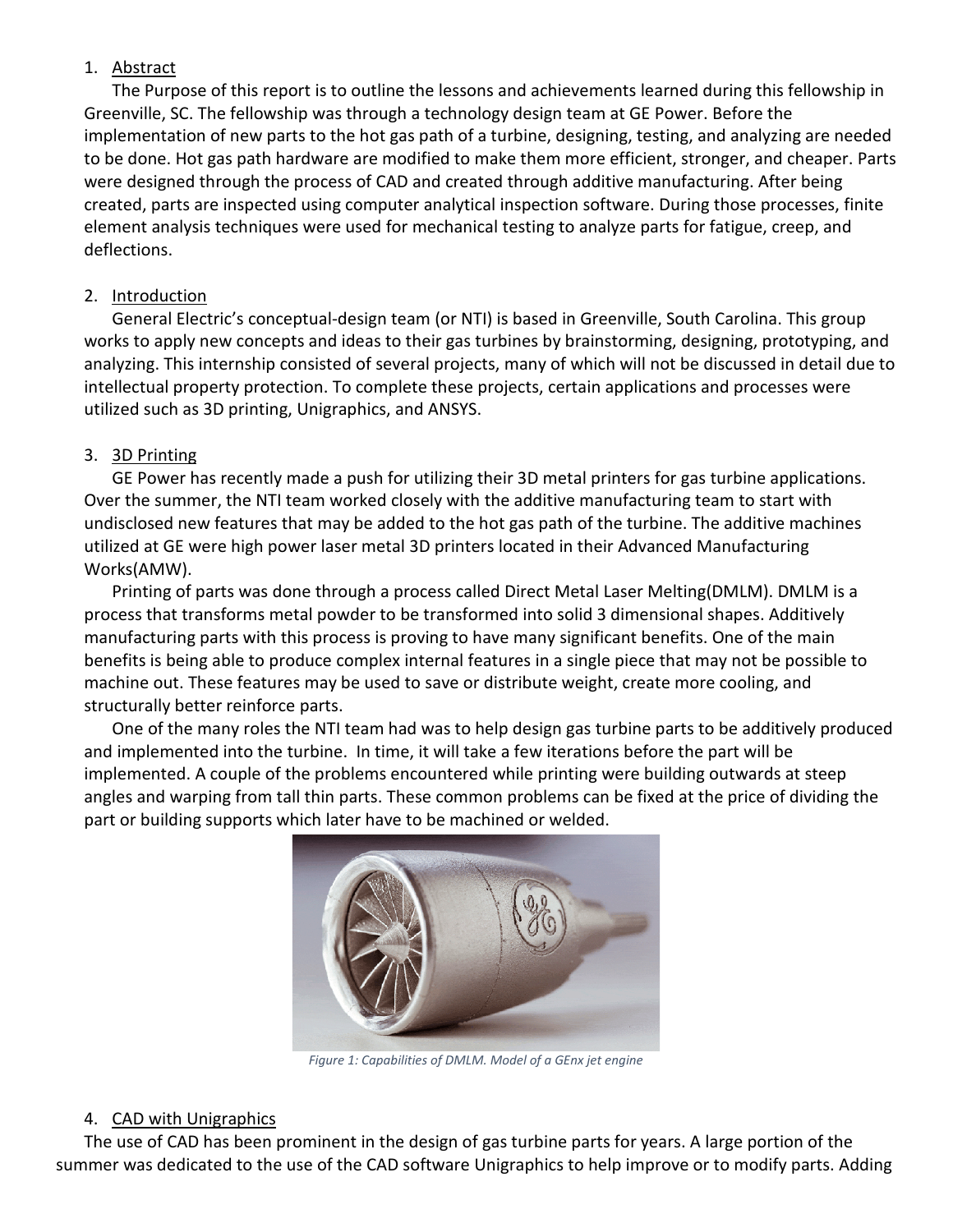features to nozzles and blades were done to help increase gas turbine efficiency. Working with the complex shapes of turbine parts such as blades and nozzles created challenging projects to overcome.

#### 5. Post-Processing GOM Inspect

Additive manufacturing with superalloy metals is still a complicated process that does not always deliver perfection. Since a laser melts powder to weld on a new layer of metal, temperatures may be at different extremes in the part while building vertically. This is a prominent cause of warping in the material. Thicker parts are less vulnerable to warping, however thin parts are prone warping when building vertically. Supports may be added, however it is not convenient and may need to be machined off later. GOM Inspect is a 3D inspection tool that compares the 3D printed model to the CAD model. To do this, the additively manufactured part is accurately scanned by a blue light scanner and the measured version is placed onto an .stl file where it may be uploaded. Both the CAD model and the scanned model are then compared for defects in the printed part. A number of printed objects were observed during this internship and it was apparent that tall thin parts warp at the top. This is a known problem with additive manufacturing. As shown in figure 2, an example of 3D measured data is shown.



*Figure 2: Example of tolerances on a blade*

#### 6. Post-Processing with ANSYS

Before real testing begins, parts must be analyzed to see if they hold up to the standards. This is done through ANSYS. ANSYS is a software used to simulate interaction of all disciplines of physics, structural, vibration, fluid dynamics, and heat transfer. Industry leaders such as GE use ANSYS to create virtual prototypes of complex products to be certain that the product is ready to be produced. Several post processed parts were analyzed for creep, fatigue, and other stress factors. These results are used to reduce risk, avoid unplanned downtime, and speed up new product development.

Over the course of this internship, parts such as nozzles, shrouds, and buckets were analyzed. Four different types of shrouds were looked at to determine which design was the best. To do this, the temperature profiles, mechanical stress, and deflections were looked at. This information will be investigated to determine the next design. Figure 3 contains an example of what Von Misis stress might look like for a hot gas path turbine blade.